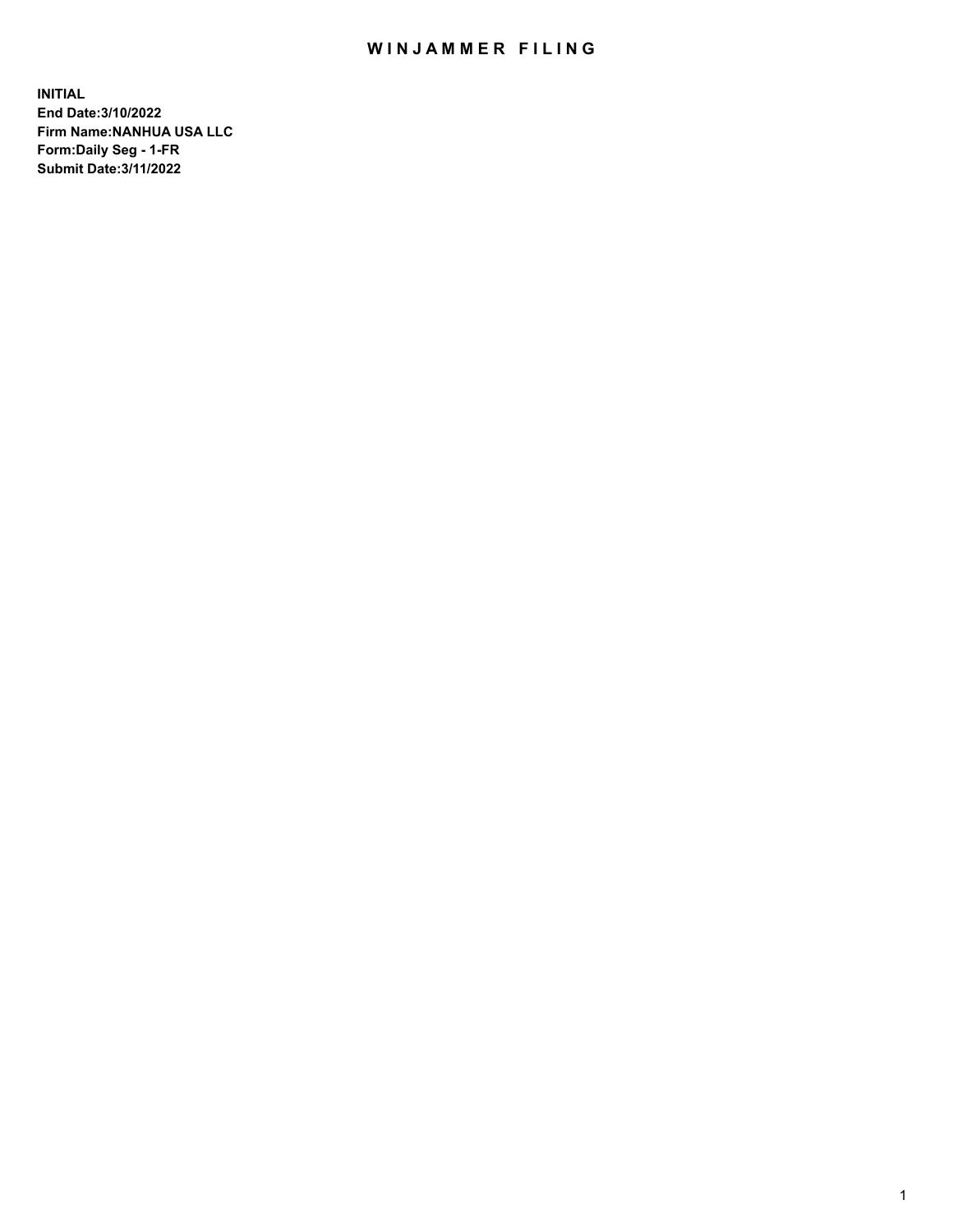## **INITIAL End Date:3/10/2022 Firm Name:NANHUA USA LLC Form:Daily Seg - 1-FR Submit Date:3/11/2022 Daily Segregation - Cover Page**

Name of Company **NANHUA USA LLC** [0010] Contact Name **Tracy Yuan** [0040] Contact Phone Number **+1 (312) 526-3930** [0060] Contact Email Address **tracy.yuan@nanhua-usa.com** [0065] FCM's Customer Segregated Funds Residual Interest Target (choose one): a. Minimum dollar amount: ; or **3,500,000** [8930] b. Minimum percentage of customer segregated funds required:% ; or **0** [8940] c. Dollar amount range between:and; or **0** [8950] **0** [8951] d. Percentage range of customer segregated funds required between:% and%. **0** [8960] **0** [8961] FCM's Customer Secured Amount Funds Residual Interest Target (choose one): a. Minimum dollar amount: ; or **100,000** [8970] b. Minimum percentage of customer secured funds required:% ; or **0** [8980] c. Dollar amount range between:and; or **0** [8990] **0** [8991] d. Percentage range of customer secured funds required between:% and%. **0** [9000] **0** [9001] FCM's Cleared Swaps Customer Collateral Residual Interest Target (choose one): a. Minimum dollar amount: ; or **0** [9010] b. Minimum percentage of cleared swaps customer collateral required:% ; or **0** [9020] c. Dollar amount range between:and; or **0** [9030] **0** [9031] d. Percentage range of cleared swaps customer collateral required between:% and%. **0** [9040] **0** [9041]

Attach supporting documents CH

2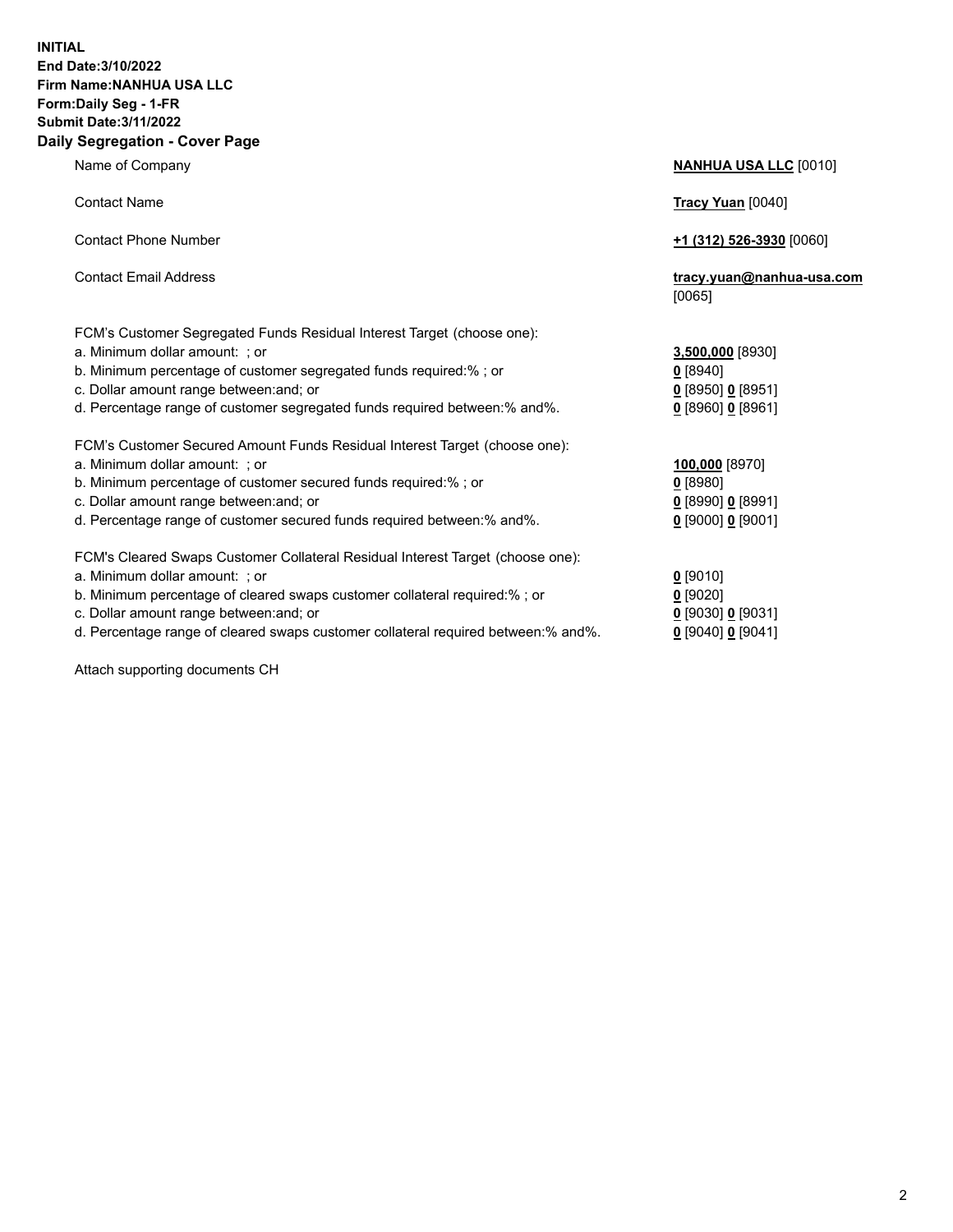## **INITIAL End Date:3/10/2022 Firm Name:NANHUA USA LLC Form:Daily Seg - 1-FR Submit Date:3/11/2022 Daily Segregation - Secured Amounts**

|     | Foreign Futures and Foreign Options Secured Amounts                                                        |                         |
|-----|------------------------------------------------------------------------------------------------------------|-------------------------|
|     | Amount required to be set aside pursuant to law, rule or regulation of a foreign                           | $0$ [5605]              |
|     | government or a rule of a self-regulatory organization authorized thereunder                               |                         |
| 1.  | Net ledger balance - Foreign Futures and Foreign Option Trading - All Customers                            |                         |
|     | A. Cash                                                                                                    | 348,537 [5615]          |
|     | B. Securities (at market)                                                                                  | $0$ [5617]              |
| 2.  | Net unrealized profit (loss) in open futures contracts traded on a foreign board of trade                  | $-2,060$ [5625]         |
| 3.  | Exchange traded options                                                                                    |                         |
|     | A. Market value of open option contracts purchased on a foreign board of trade                             | $0$ [5635]              |
|     | B. Market value of open contracts granted (sold) on a foreign board of trade                               | $0$ [5637]              |
| 4.  | Net equity (deficit) (add lines 1.2. and 3.)                                                               | 346,477 [5645]          |
| 5.  | Account liquidating to a deficit and account with a debit balances - gross amount                          | $0$ [5651]              |
|     | Less: amount offset by customer owned securities                                                           | 0 [5652] 0 [5654]       |
| 6   | Amount required to be set aside as the secured amount - Net Liquidating Equity                             | 346,477 [5655]          |
|     | Method (add lines 4 and 5)                                                                                 |                         |
| 7.  | Greater of amount required to be set aside pursuant to foreign jurisdiction (above) or line                | 346,477 [5660]          |
|     | 6.                                                                                                         |                         |
|     | FUNDS DEPOSITED IN SEPARATE REGULATION 30.7 ACCOUNTS                                                       |                         |
| 1.  | Cash in Banks                                                                                              |                         |
|     | A. Banks located in the United States                                                                      | 634,660 [5700]          |
|     | B. Other banks qualified under Regulation 30.7                                                             | 0 [5720] 634,660 [5730] |
| 2.  | Securities                                                                                                 |                         |
|     | A. In safekeeping with banks located in the United States                                                  | $0$ [5740]              |
|     | B. In safekeeping with other banks qualified under Regulation 30.7                                         | 0 [5760] 0 [5770]       |
| 3.  | Equities with registered futures commission merchants                                                      |                         |
|     | A. Cash                                                                                                    | $0$ [5780]              |
|     | <b>B.</b> Securities                                                                                       | $0$ [5790]              |
|     | C. Unrealized gain (loss) on open futures contracts                                                        | $0$ [5800]              |
|     | D. Value of long option contracts                                                                          | $0$ [5810]              |
|     | E. Value of short option contracts                                                                         | 0 [5815] 0 [5820]       |
| 4.  | Amounts held by clearing organizations of foreign boards of trade                                          |                         |
|     | A. Cash                                                                                                    | 0[5840]                 |
|     | <b>B.</b> Securities                                                                                       | $0$ [5850]              |
|     | C. Amount due to (from) clearing organization - daily variation                                            | $0$ [5860]              |
|     | D. Value of long option contracts                                                                          | $0$ [5870]              |
|     | E. Value of short option contracts                                                                         | 0 [5875] 0 [5880]       |
| 5.  | Amounts held by member of foreign boards of trade                                                          |                         |
|     | A. Cash                                                                                                    | 69,933 [5900]           |
|     | <b>B.</b> Securities                                                                                       | $0$ [5910]              |
|     | C. Unrealized gain (loss) on open futures contracts                                                        | $-2,060$ [5920]         |
|     | D. Value of long option contracts                                                                          | $0$ [5930]              |
|     | E. Value of short option contracts                                                                         | 0 [5935] 67,873 [5940]  |
| 6.  | Amounts with other depositories designated by a foreign board of trade                                     | $0$ [5960]              |
| 7.  | Segregated funds on hand                                                                                   | $0$ [5965]              |
| 8.  | Total funds in separate section 30.7 accounts                                                              | 702,533 [5970]          |
| 9.  | Excess (deficiency) Set Aside for Secured Amount (subtract line 7 Secured Statement<br>Page 1 from Line 8) | 356,056 [5680]          |
| 10. | Management Target Amount for Excess funds in separate section 30.7 accounts                                | 100,000 [5980]          |
| 11. | Excess (deficiency) funds in separate 30.7 accounts over (under) Management Target                         | 256,056 [5985]          |
|     |                                                                                                            |                         |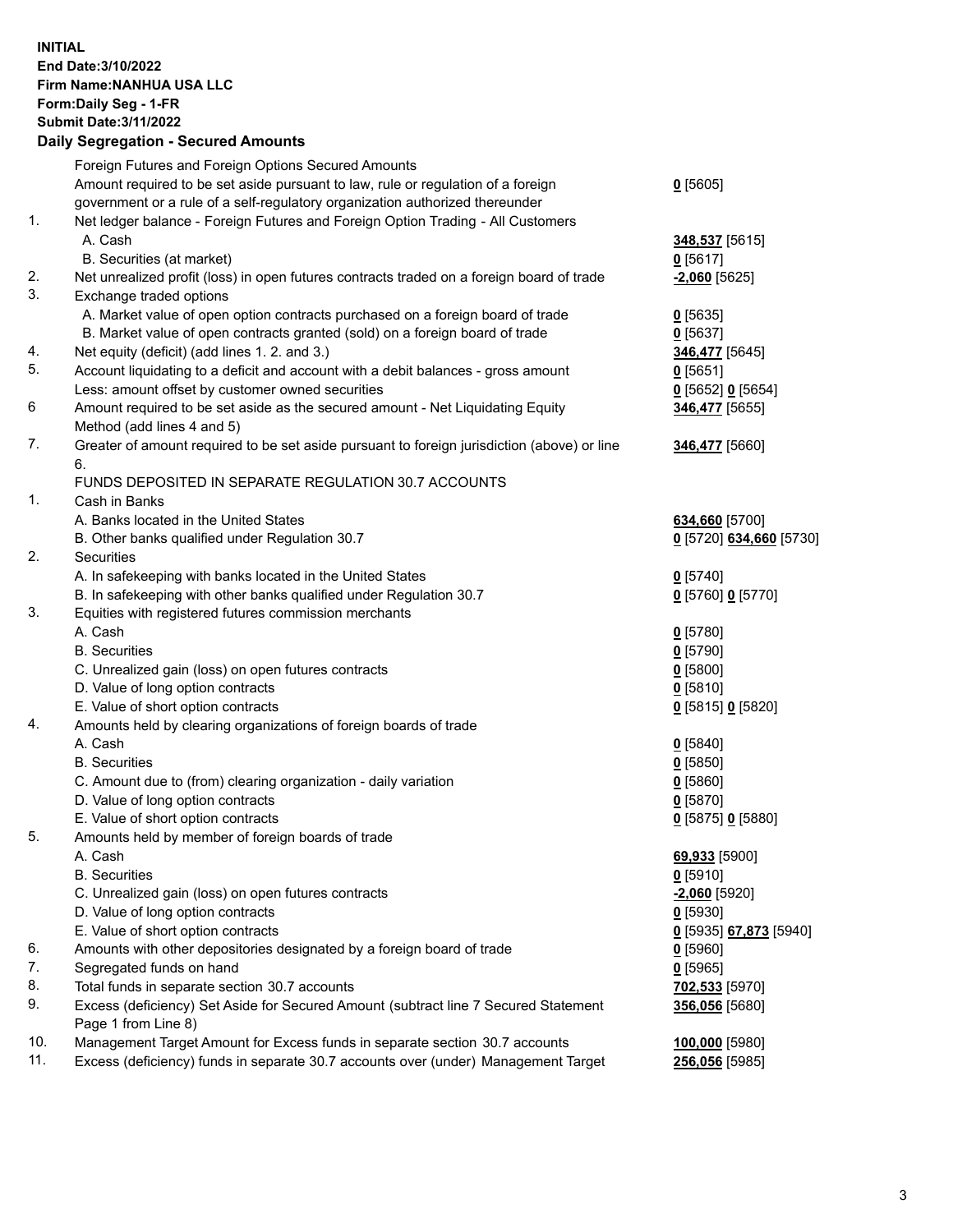**INITIAL End Date:3/10/2022 Firm Name:NANHUA USA LLC Form:Daily Seg - 1-FR Submit Date:3/11/2022 Daily Segregation - Segregation Statement** SEGREGATION REQUIREMENTS (Section 4d(2) of the CEAct) 1. Net ledger balance A. Cash **260,297,802** [5000] B. Securities (at market) **1,984,084** [5010] 2. Net unrealized profit (loss) in open futures contracts traded on a contract market **-19,759,627** [5020] 3. Exchange traded options A. Market value of open option contracts purchased on a contract market **5,154,358** [5030] B. Market value of open option contracts granted (sold) on a contract market **-11,211,616** [5040] 4. Net Equity (deficit) (add lines 1, 2, and 3) **236,465,001** [5050] 5. Accounts liquidating to a deficit and accounts with debit balances - gross amount **0** [5060] Less: amount offset by customer owned securities **0** [5070] **0** [5080] 6. Amount required to be segregated (add lines 4 and 5) **236,465,001** [5090] FUNDS IN SEGREGATED ACCOUNTS 7. Deposited in segregated funds bank accounts A. Cash **42,498,163** [5100] B. Securities representing investment of customers' funds (at market) **0** [5110] C. Securities held for particular customers or option customers in lieu of cash (at market) **0** [5120] 8. Margins on deposit with derivatives clearing organizations of contract markets A. Cash **203,829,398** [5130] B. Securities representing investment of customers' funds (at market) **0** [5140] C. Securities held for particular customers or option customers in lieu of cash (at market) **1,984,084** [5150] 9. Net settlement from (to) derivatives clearing organizations of contract markets **7,972,429** [5160] 10. Exchange traded options A. Value of open long option contracts **5,154,358** [5170] B. Value of open short option contracts **-11,211,616** [5180] 11. Net equities with other FCMs A. Net liquidating equity **0** [5190] B. Securities representing investment of customers' funds (at market) **0** [5200] C. Securities held for particular customers or option customers in lieu of cash (at market) **0** [5210] 12. Segregated funds on hand **0** [5215] 13. Total amount in segregation (add lines 7 through 12) **250,226,816** [5220] 14. Excess (deficiency) funds in segregation (subtract line 6 from line 13) **13,761,815** [5230] 15. Management Target Amount for Excess funds in segregation **3,500,000** [5240] 16. Excess (deficiency) funds in segregation over (under) Management Target Amount Excess **10,261,815** [5250]